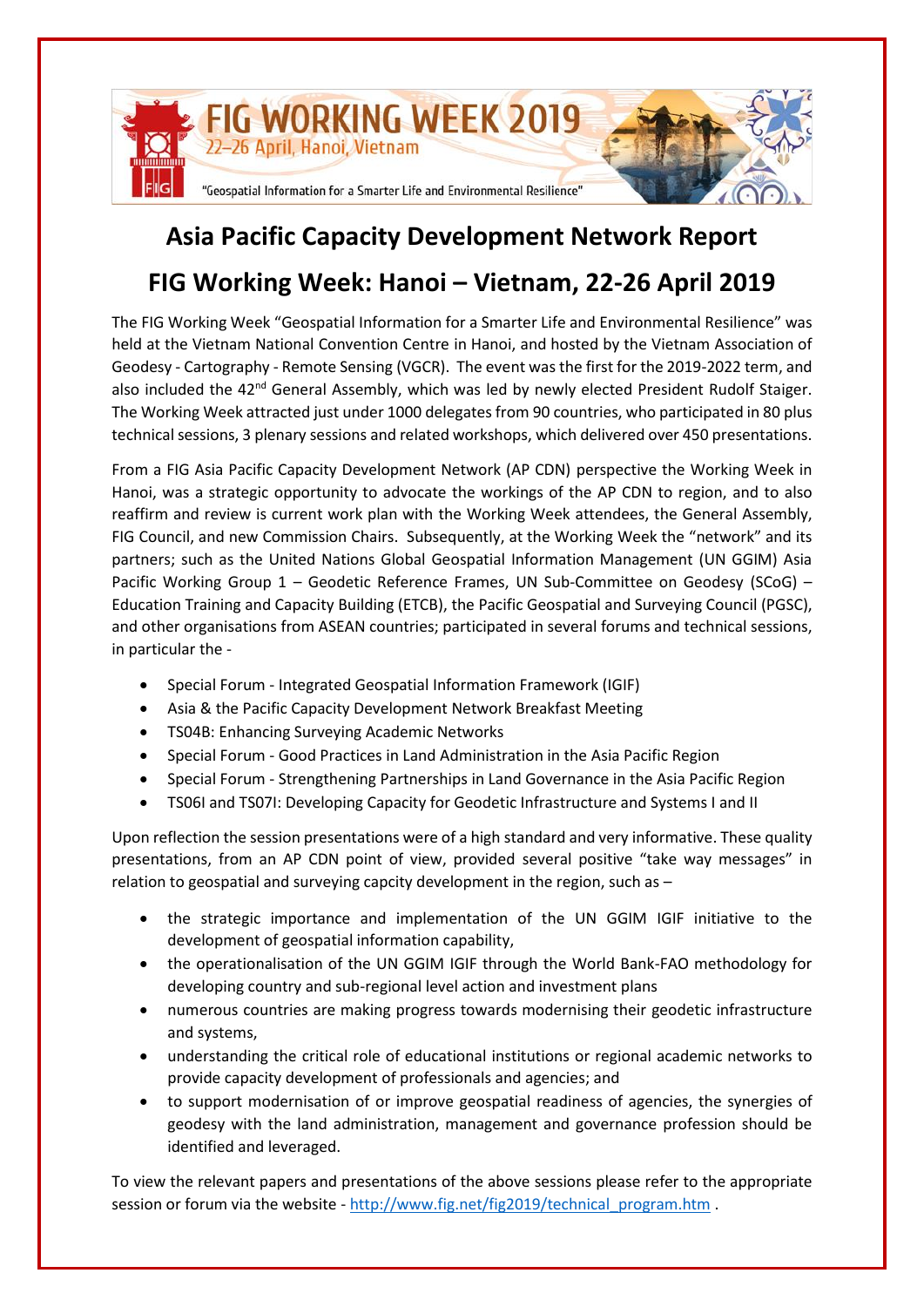As a consequence of attending and actively contributing to the discussions that occurred in the forums and sessions the AP CDN throughout the Working Week conversed with partners and delegates on significant geospatial (geodetic) and survey capacity development matters that would shape the work plan for the next 12 months. After careful consideration the Steering Committee of the AP CDN resolved that –

- The AP CDN Mission be refined to Geospatial and Surveying professionals have the capability to modernise geospatial reference systems and to meet future challenges.
- The AP CDN Outcomes are
	- o Geospatial and Survey professionals are contributing to the measurement and monitoring of the United Nations (UN) Sustainable Development Goals (SDGs).
	- o Capabilities of geospatial and survey professionals are developed through alliances and relationships with FIG, UN GGIM AP, UN SCoG ETCB, and relevant like-minded bodies or development partners.
	- $\circ$  Geospatial and survey community are self-reliant, have a culture of learning and innovation, and comprise of a blend of mature and young professionals, and gender.
	- o Regional geospatial and surveying challenges are resolved by a regional, unified, coordinated and collaborative approach.
	- o FIG profile in the Asia Pacific region has been enhanced.
- The AP CDN Partners will continue to work collaboratively and co-operatively to build the capabilities of geospatial and surveying professionals; and to seek opportunities and develop more partnerships with ACADEMIA and CORPORATE members.
- Recognising that good will and volunteerism from "network" participants is NOT sustainable, the AP CDN will endeavour to find mechanisms that will formalise collaboration / co-operation with partners. For example establish simple agreements that facilitate shared objectives, expectations and commitment; defined roles and responsibilities; and measurable benefits and value.
- The activities of the AP CDN will continue to consist of  $$ 
	- o An independent advocacy role to the geospatial and surveying community
	- o The Provision of technical, administrative and professional support and information
	- o Organising, facilitating and actively participating in
		- **•** Discussion forums
		- Meetings
		- Seminars / Workshops
		- **Technical Sessions**
	- o Encouraging co-operation and collaboration between countries, agencies and related professions
	- $\circ$  Connecting and engaging professional networks from traditional and non-traditional industry sectors.
- Lessons can be learnt from the FIG African Capacity Development Network with regards to communication strategies and framework for a diverse group of geospatial and survey professions.
- To measure the progress or performance of the AP CDN over the next 12-18 months the following needs to be monitored –